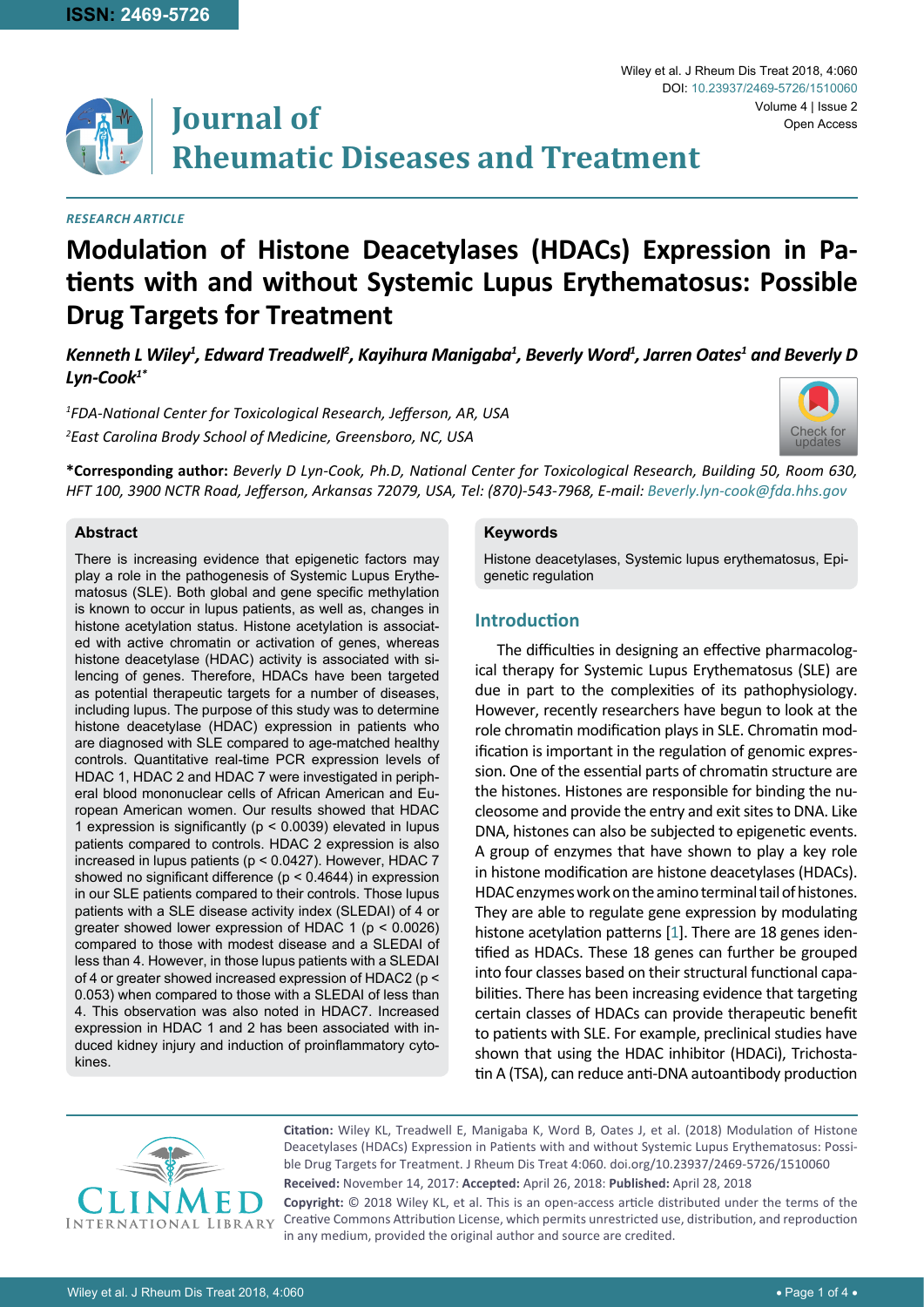<span id="page-1-0"></span>

| <b>Primers</b> | Sense                  | Antisense            |
|----------------|------------------------|----------------------|
| <b>HDAC1</b>   | GGAAATCTATCGCCCTCACA   | AACAGGCCATCGAATACTGG |
| HDAC 2         | 5'GTGCCTCAGTTGCTTCATCA | GATGCAGTGAGCCAAGATCA |
| <b>HDAC 7</b>  | CCCAGCAAACCTTCTACCAA   | AAGCAGCCAGGTACTCAGGA |

[[2](#page-3-1)]. In addition, suberorylanide hydroxamic acid (SAHA), a HDAC inhibitor, in combination with TSA can reduce IL-6, IL-12, IFN-γ, and IL-10 production leading to a decrease in inflammation response as well as decreases in proteinuria and glomerulonephritis in murine models [\[3](#page-3-2),[4](#page-3-3)]. Due to the effects of HDACi in their ability to reduce inflammation in murine models, researchers have postulated their use for patients to control inflammation such as those that occur with SLE [\[5](#page-3-4)-[8](#page-3-5)]. However, studies regarding HDAC expression levels in patients with SLE are lacking. Here we compare expression levels of HDAC 1, HDAC 2 and HDAC 7 among patients with SLE to their age, sex, and ethnicity matched controls.

## **Patients and Methods**

#### **Study populations**

Patients participating in this study were part of the LU-PUS study at the Brody School of Medicine at East Carolina University. This study consisted of a total of 224 participants. The participants representing this study were ninety-six women diagnosed as having SLE based on SLE disease activity index (SLEDAI) scores and by anti-dsDNA antibody analysis and ninety-one controls that were age, sex, and ethnicity matched. No males were analyzed in this present study. Informed consent was obtained from all of our participants for blood samples to conduct our analysis. Also, this project was granted IRB approval from both The US Food and Drug Administration and from East Carolina Brody School of Medicine.

#### **Blood collection and isolation of PBMC**

For our analysis, blood samples were collected by venipuncture of the antecubital vein between 9:00 AM-12:00 PM. In order to maintain a similar circadian pattern between our participants with SLE and their matched control participants, collections were conducted at the same time of day and the same day of the week. Peripheral blood mononuclear cells were isolated from whole blood using PAXgene RNA Blood tubes at East Carolina University in Greenville, NC, placed in dry ice and stored at -80 °C until shipped to the National Center for Toxicological Research for analysis.

## **RNA isolation and quantitative real time PCR**

RNA was extracted from peripheral blood mononuclear cells (PBMC) using a PAXgene RNA kit (QIAGEN, Valencia, CA). After extraction, all samples were tested for RNA integrity and concentration using a Bio-Rad Experion Automated Electrophoresis System (BIO-RAD, Hercules, CA). cDNA was created from RNA extractions using a Clontech Advantage® RT-for-PCR Kit (Clontech, Mountain View, CA).

<span id="page-1-1"></span>

with SLE compared to age-matched controls. GAPDH was used as the housekeeping gene for comparison. The p-value was (p < 0.0039) which indicated a significant difference between the two populations.

HDAC 1, HDAC 2, and HDAC 7 mRNA expression was conducted using a Bio-Rad IQ5 quantitative Real Time Polymerase Chain Reaction Detection System (BIO-RAD, Hercules, CA). GAPDH was used as a housekeeping gene and as an endogenous control. qRT-PCR conditions were as follows: 50 °C for 2 minutes, 95 °C for 10 minutes (95 °C for 10 seconds, 56 °C for 45 seconds, 72 °C for 30 seconds)  $\times$  30 cycles. Relative quantitation's of HDAC 1, HDAC 2 and HDAC 7 mRNA expressions were normalized to GADPH and fold changes were calculated using a 2<sup>-ΛΛCT</sup> method. Primers utilized for both the histone deacetylases and GAPDH are listed in [Table 1](#page-1-0).

#### **Statistical analysis**

Statistical analyses were performed using GraphPad Prism Software Version 6.0 (San Diego, CA). A t-test were used for statistically significance. P < 0.05 was determined to be significant.

#### **Results**

In [Figure 1](#page-1-1) we compare mRNA expression of HDAC 1 from normal controls and lupus patients. Individual differences were noted among the patients. In addition, statistically significant differences in HDAC1 mRNA expression were observed between lupus compared to non-lupus. Furthermore, HDAC 1 mRNA expression levels were significantly higher (p < 0.0039) in patients with SLE compared to controls. In [Figure 2](#page-2-0), we determined the mRNA expression levels of HDAC 2 from normal and lupus patients. Our analysis indicated that HDAC 2 expression levels was significantly higher ( $p < 0.0427$ ) in our SLE patients compared to our controls. However, HDAC 7 mRNA expression levels among SLE and control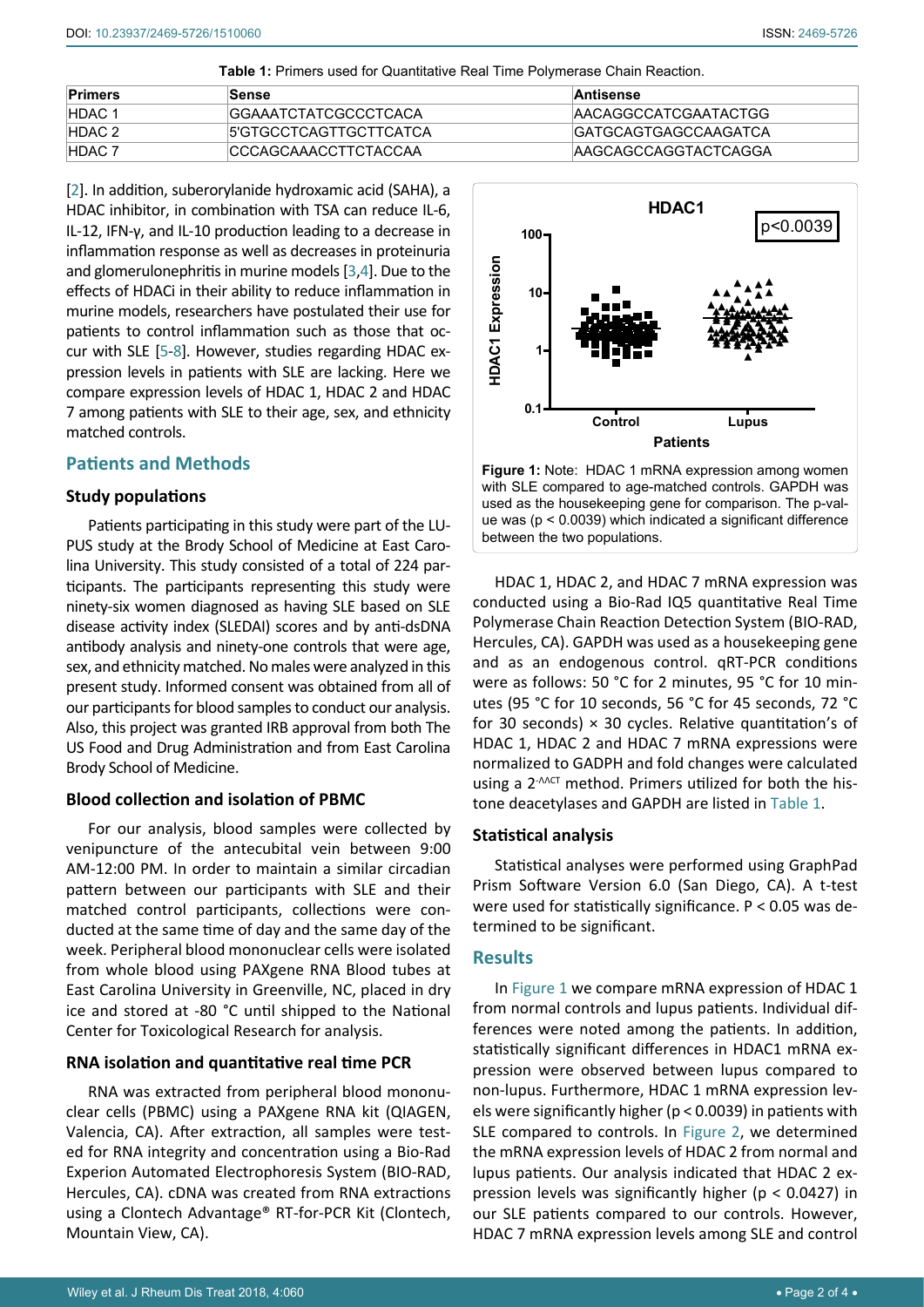<span id="page-2-0"></span>

**Figure 2:** Note: HDAC 2 mRNA expression both African American and European American women with SLE vs. aged, ethnicity and sex matched Controls. GAPDH was used as the housekeeping gene for comparison. The p-value was ( $p < 0.0427$ ) which indicated there were significant difference between the two populations.

<span id="page-2-1"></span>

**Figure 3:** Note: HDAC 7 mRNA expression among women with SLE vs. matched Controls. GAPDH was used as the housekeeping gene for comparison. The p-value was (p < 0.4644) which indicated was no significant differences between the two populations.

patients were not significantly different [\(Figure 3](#page-2-1) and [Figure 4](#page-2-2)) (p < 0.4644). Our results provide evidence that histone deacetylases may be involved in the pathogenesis of SLE and Class I HDACs should be further investigated as potential therapeutic targets. Furthermore, these results demonstrated that an increase in HDAC 2 ( $p < 0.053$ ) and 7 ( $p < 0.0259$ ) expression were observed more in lupus patients with a SLE disease activity index (SLEDAI) of 4 or higher, when compared to patients with more modest disease, [Figure 5](#page-2-3) and [Figure 6.](#page-3-6) However, a decrease in expression of HDAC 1 ( $p < 0.0026$ ) was noted in lupus patients with higher SLEDAIs.

#### **Discussion**

Histone deacetylases (HDACs) are critical for the maintenance of gene and chromosome silencing. Furthermore, HDACs assist in chromatin modification and transcriptional regulation of an organism's genome. In

<span id="page-2-2"></span>

**Figure 4:** Expression of HDAC 1 in lupus patients with a SLE disease activity index (SLEDAI) of less than 4 (SLEI < 4) and 4 or greater (SLEI > 4). Those with more severe disease had a lower expression of HDAC1 (p < 0.0026) compared to those with modest disease.

<span id="page-2-3"></span>

ease had a higher expression of HDAC2 ( $p < 0.053$ ) compared to those with modest disease or with a SLEDAI of less than 4.

the preset study, we were interested in determining if HDAC expression was altered in Lupus patients as compared to non-Lupus patients. Our results demonstrated that the mRNA expression levels of Class I HDACs among SLE patients compared to controls were significantly different. Specifically, HDAC 1 and 2 were significantly up-regulated in SLE patients compared to controls. However, HDAC 7, which is a member of the class II HDACs, did not show a significant difference in expression level between SLE and controls patients. Of the histone deacetylases studied, HDAC 1 had significantly